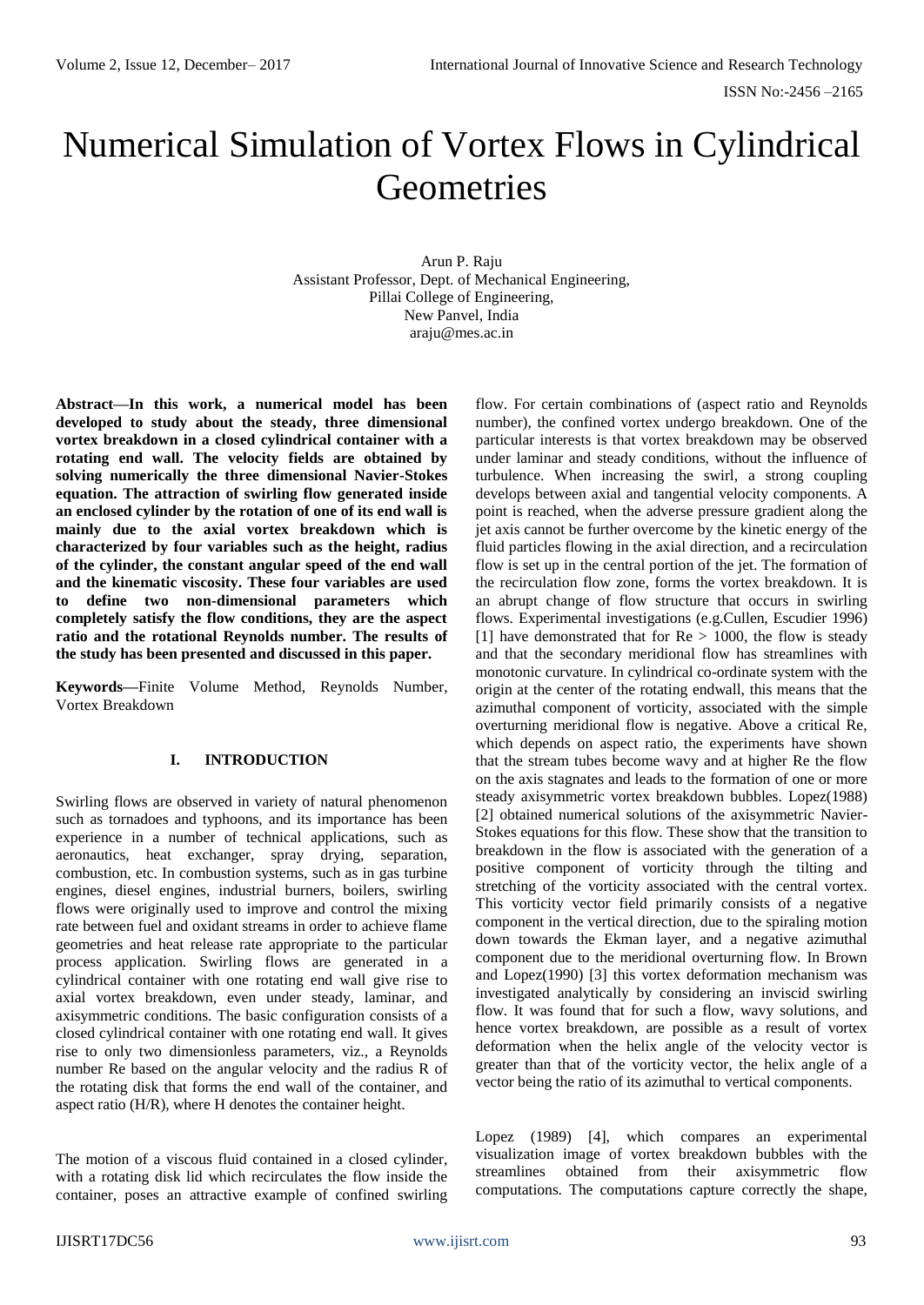size and location of the bubbles but, as one would anticipate, fail to reproduce the distinct asymmetric folds observed in the laboratory images at the downstream end of the first bubble. The basic features that have emerged from the experiments are: (1) abrupt and drastic structural changes occur in a vortex breakdown, (2) axial flow in the core decelerates, sometimes resulting in stagnation and reversal of flow, (3) the flow is unsteady within the breakdown structure and turbulent downstream, (4) axisymmetric (or bubble) breakdown is characterized by slow oscillations, i.e., flow is nearly steady, (5) the bubble structure is very complex consisting of two recirculating regions and four stagnation points, and (6) the breakdown itself is not a result of instability but a sudden and finite transition from one state to the other. Blackburn and Lopez (2000) [5], and Marques and Lopez (2001) this symmetry breaking of the flow is attributed to an inflectional instability of the swirling jet produced by the turning of the Ekman layer on the stationary vertical sidewall. This result looks to be confirmed by a recent stability analysis of Blackburn (2002) carried out in a cavity of aspect ratio=2.5 and at Re=4000. The symmetry breaking was recently explored experimentally and numerically by Lopez et al. (2004) [6], in an extended problem of flow in a cylinder of length 2H, but driven by two co-rotating rigid end walls. In this configuration the mid-plane is a reflection boundary that corresponds to a flat, stress-free interface. Their study showed that for a shallow system (aspect ratio  $= 0.26$ ), the flat stress-free model fails to capture the primary instability by imposing a hidden symmetry condition on the numerical solutions, restricting the solution to an even z-parity subspace. Nevertheless in the deep system (aspect ratio= 2), they obtained good agreement between experiments and computations and so the imperfections in the physical free-surface experiment do not qualitatively change the dynamics. In the present work, an attempt has been made to develop a numerical model for the axial vortex breakdown in cylinder with one of its endwalls is rotating. In the entire case studied in this paper, Re is the rotational Reynolds number, R is the radius of the cylinder and H is the height of the cylinder. A numerical code has been developed in FORTRAN, numerical simulation were carried out and the results are interpreted using PARAVIEW.

### **II. MODELLING**

The geometry of problem selected for the investigation has the shape of a cylinder as shown in fig.1.The top end wall of the cylinder is rotating with a constant angular speed and the other parts are stationary. Meshing has been done such that close grid lines have been placed near the axis of the cylinder.

Total number of cells used is and 789800 number of nodes used is 772299.



Fig. 1.Geometry of the Cylinder.

#### **III. MATHEMATICAL MODELLING**

The cylinder has a height-to-radius ratio, called aspect ratio of 2 and a rotational Reynolds number ( $\text{Re} \Box \Box r^2 / \Box$ ). The partial differential equations governing the flow are written in Cartesian coordinates such as the momentum and continuity equations are given in equations (1-2). Velocity components are evaluated by solving equation (1) which is a pressure linked momentum equation.

The equations are given in the following:

$$
\frac{\partial u}{\partial t} + u \cdot \nabla u = -\frac{1}{\rho} \nabla P + \vartheta \nabla^2 u \qquad (1)
$$

$$
\frac{\partial u}{\partial t} + \nabla \cdot u = 0 \tag{2}
$$

Numerical method for the solution is discussed in the following section.

#### **IV. BOUNDARY CONDITIONS**

The top lid of the cylinder rotates with a constant speed and the bottom lid is stationary.

- At top lid,  $u = -\omega * z$ ,  $v = 0$ ,  $w = \omega * x$
- Over other walls,  $u = 0, v = 0, w = 0$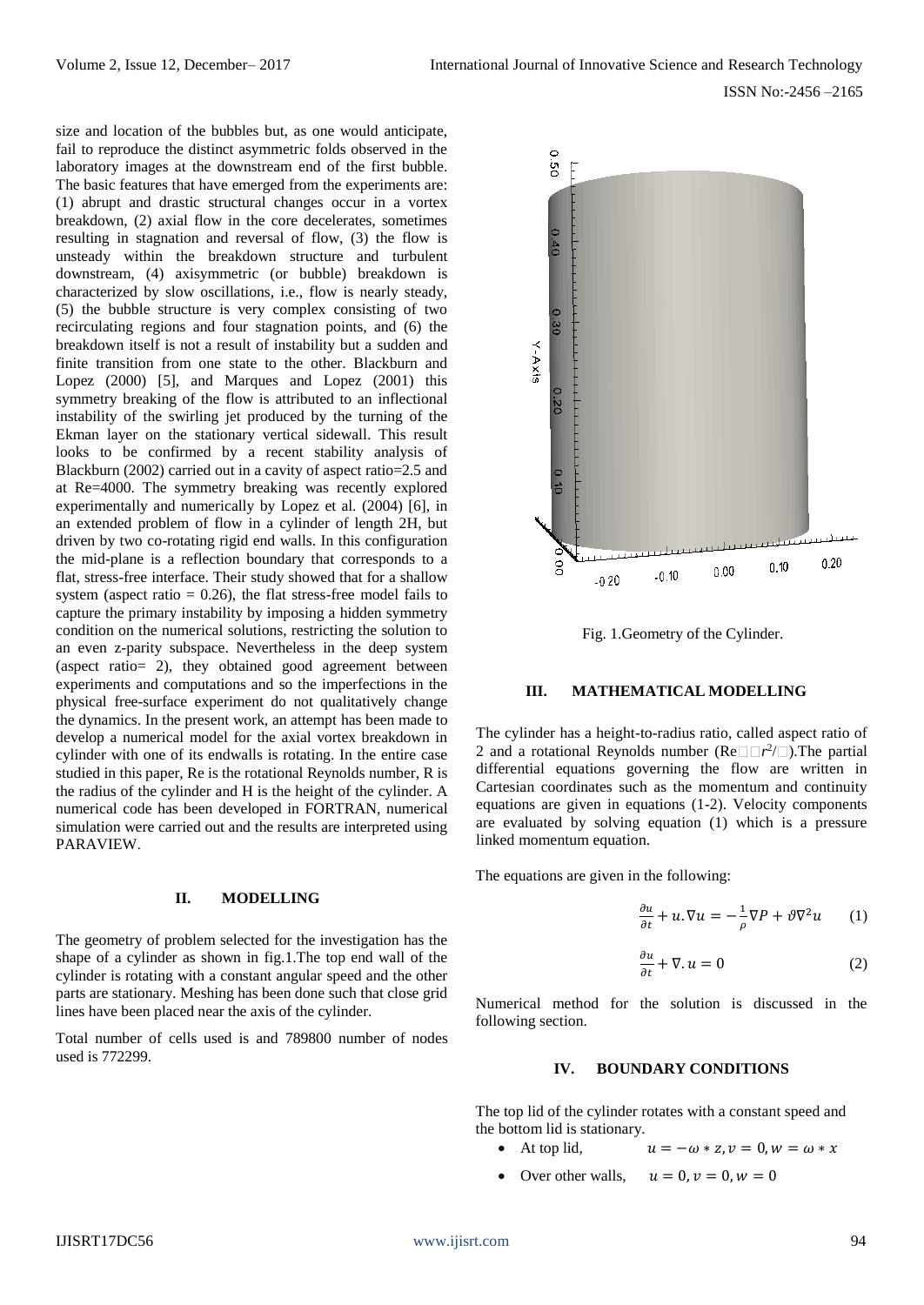## **V. NUMERICAL METHODOLOGY**

The governing equations (1) to (2) are non linear coupled partial differential equations. These equations are discretised using a finite volume method on a, structured and collocated grid. A projection method [14] is employed for decoupling velocity and pressure. Projection methods are fractional step methods based on decomposition of velocity field into an intermediate velocity and gradient of a scalar field. Fractional step methods integrate the Navier-Stokes equations in time, at each time-step the momentum equation is solved without considering the pressure field to yield an intermediate velocity field that does not satisfy the continuity equation. The pressure Poisson equation is discretised on the general control volumes using central difference scheme. The resulting discretisation equation of pressure is a symmetric set of equations, which is solved using conjugate gradient method. The divergent free velocity components are obtained by correcting the intermediate velocity using the gradient of pressure. In collocated grid arrangement, the velocity components are evaluated for the centers of the control volume. In addition to the velocity components cell surface normal velocities are also evaluated. The surface normal velocities and the cell centre velocities are corrected separately. An in house code has been developed in FORTRAN. The numerical results are visualized using open-source visualization software, ParaView.

## **VI. RESULT AND DISCUSSIONS**

The in-house code developed using the above method has been validated by solving the flow in a lid driven cavity [13].The results are found to be match closely. Now the code has been applied for solving the flow in a circular cylinder with a rotating top wall. The aim of this work is to study the resulting axial vortex breakdown. Finally developed code can be applied for simulation of swirling flows of vortex engines. The aspect ratio defined as the ratio of height to radius is taken as 2 (radius  $r = 0.25m$ , height = 0.50m). The viscosity taken is 0.000197368 m2/sec. Here the top wall is rotating with a constant angular velocity corresponding to the required value of rotational Reynolds number.

As the code is written in cartesian co-ordinate system, velocity of the fluid below the no slip rotating wall is tangential to concentric circles or the plane area just below the rotating lid and this tangential velocity is resolved along x and y direction and is prescribed as boundary condition for velocity. Computations are performed on grid (100 X 100 X 78) consisting of a total of 789800 cells.

Initially the fluid which fills the cylindrical container is at rest. At time t=0, the top wall (top plate) is made to rotate at particular rpm corresponding to respective rotational Reynolds number (Re). When the top wall is rotating an additional boundary layer is developed on the rotating wall. The rotating end wall acts as a pump, which draws the fluid axially towards it and drives outwards. The fluid swirls along the cylindrical wall, spirals in across the fixed end wall and then again turns into the axial direction towards the rotating end wall resulting

in a concentrated vortex core along the axis. The inward spiraling motion results in an initial increase in swirl velocity, due to conservation of angular momentum and so the creation of a concentrated vortex. For certain combination of aspect ratio (H/R) and Reynolds number this vortex undergoes breakdown, ie a stagnation point followed by a recirculation zone of limited extent appears on the cylinder axis. Results of two Reynolds numbers are explained below. Fig. 2 shows the computational grid used for the present investigation.



Fig.2. Physical Domain and Computational Grid

Results for  $Re = 1900$  From fig. 3 it is clear that, there occurs a recirculation flow zone at the regions close to the rotating end wall. This formation of the recirculation flow zone causes the formation of axial vortex breakdown.



Fig.3. Streamlines Inside the Cylinder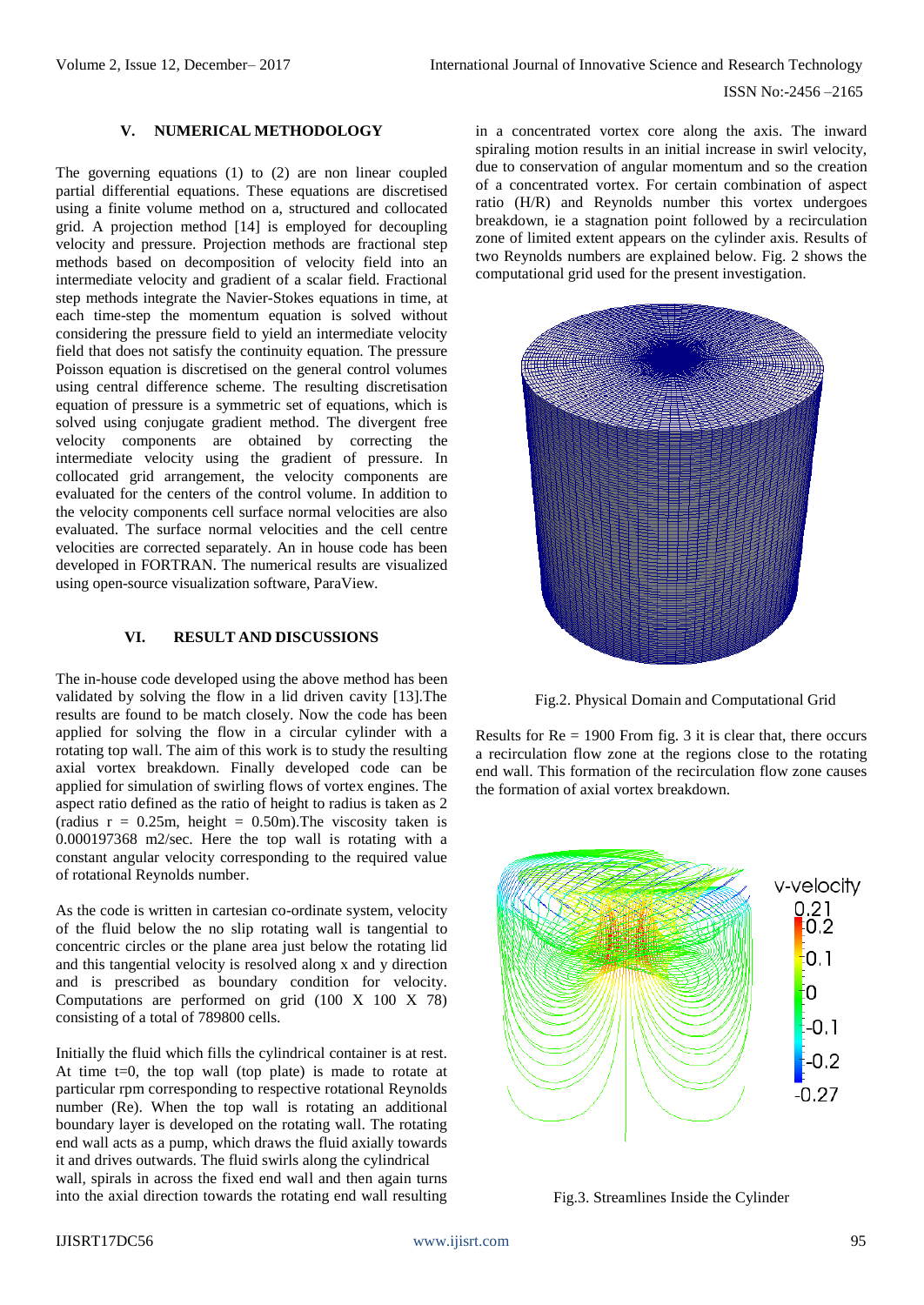Velocity plot (u, v, w) corresponds to this Reynolds number are shown in fig.4, 5 and 6 respectively. From these contours it is clear that all the flow features inside the cylinder is axisymmetric in nature.



Fig. 4.U-Velocity Plot At XY Plane



Fig. 5.V-Velocity Plot At XY Plane



Fig. 6.W-Velocity Plot At XY Plane

These figures shows axial vortex breakdown close to the upper portion near the top rotating end wall. The axial vortex breakdown is also clear from figures 3 and 5. The contour plot of x and z components of velocity are identical because of the axisymmetric nature of the flow. Fig. 4 shows the y component of velocity, when upper wall of the cylinder is rotating, a strong coupling develops between the axial and tangential velocity components. A point is reached, when the adverse pressure gradient along the axis cannot be further overcome by the kinetic energy of the fluid particles flowing in the axial direction and a recirculation flow is set up in the central portion of the jet. This formation of the recirculation flow zone forms the axial vortex breakdown. From fig. 4, it is clear about the formation of recirculation zone and thus the formation of axial vortex breakdown.

Results for  $Re = 3800$ .



Fig. 7. Streamlines Inside the Cylinder